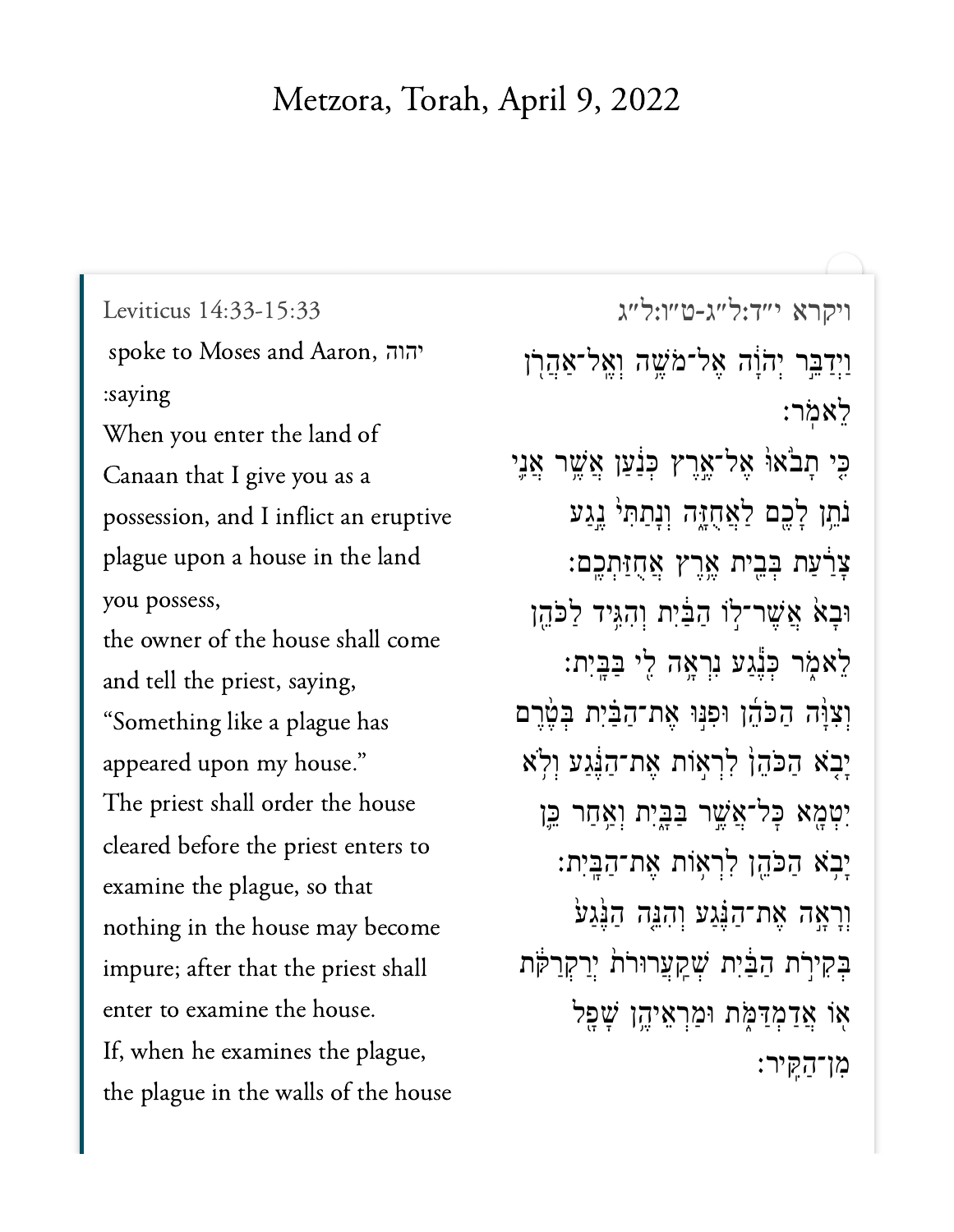is found to consist of greenish or reddish streaks that appear to go deep into the wall, the priest shall come out of the house to the entrance of the house, and close up the house for seven  $\overline{1}$ 

return. If he sees that the plague of the plague of the plague of the plague of the plague of the plague of the plague of the plague of the plague of the plague of the plague of the plague of the plague of the plague of th return. If he sees that the plague has spread on the walls of the  $t$ 

the priest shall order the stones with the plague in them to be pulled out and cast outside the city into an impure place.

The house shall be scraped inside all around, and the coating that is scraped off shall be dumped outside the city in an impure place. They shall take other stones and replace those stones with them,  $\frac{1}{1}$ If the plague again breaks out in

If the plague again breaks out in the house, after the stones have

וִיַצֵא הַכֹּהֱן מִן־הַבֵּיִת אֵל־פֵּתַח ַהַבֶּיִת וְהִסְגִּיר אֶת־הַבֵּיִת שִׁבְעַת ַיִּמֵים: וְשֶׁב הַכֹּהֶן בַּיִּוֹם הַשָּׁבִיעֵי וִרָאֶה וְהָגֵּה פַּשָׂה הַגֵּגַע בִּקִירְת הַבָּיִת: וְצִוָּה הַכֹּהֵן וְחִלְצוּ אֶת־הָאֲבָנִים  $\dag$ אֲשֱר בָּהֵן הַגֲגַע וְהִשָׁלֵיכוּ אֶתְהֵ ָאֲל־מְחָוּץ לַעָּ֫יר אֱל־מַקְוֹם טָמֱא: וְאֶת־הַבֵּיִת יַקְצְעַ מִבְּיִת סָבֶיב וְשָׁפְכֹוּ אֶת־הֱעָפָר אֲשֱר הִקְצֹוּ ָאֲל־מְחָוּץ לַעָּ֫יר אֲל־מַקוֹם טַמֱא: וְלָקְחוּ אֲבָנִים אֲחֵרוֹת וְהֵבְיאוּ אֵל־תַּחַת הָאֲבָנִים וְעַפֵר אַחֱר יַקִּח ַּוְטֶח אֲת־הַבֵּיִת: וְאָם־יָשָׁוּב הַ<sup>נ</sup>ָּגַעֹּ וּפָרַח בַּבַּיִת אַחַר ְהִלֵּץ אֶת־הָאֲבָנִים וְאַחֲרֵי הִקִצְוֹת ָאֶת־הַבֵּיִת וְאַחֲרֵי הִטְּוֹחַ: וּבָאׂ הַכֹּהֵ֫ן וְרָאָ֣ה וְהִגְּ֣ה פָּשֳ֣ה ְהַגֵּנַע בַּבֵּיִת צָרַעַת מַמְאֱרֶת הֶוא ַּבַּנִּיִת ְטָמֵא הִוּא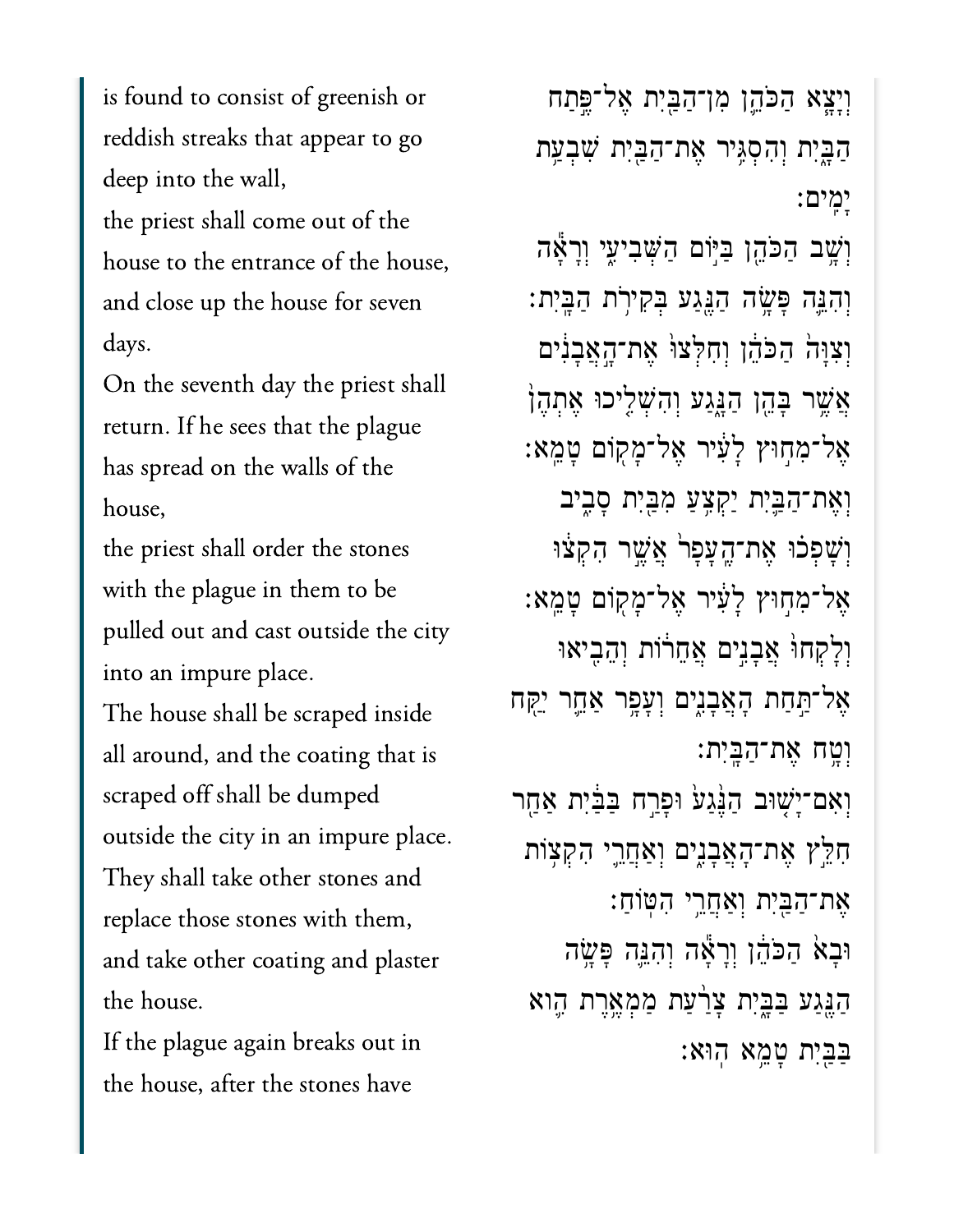been pulled out and after the house has been scraped and replastered, the priest shall come to examine: if the plague has spread in the house, it is a malignant eruption in the house; it is impure.

The house shall be torn down-its stones and timber and all the coating on the house—and taken to an impure place outside the city. Whoever enters the house while it is closed up shall be impure until evening.

Whoever sleeps in the house must wash those clothes, and whoever eats in the house must wash those clothes.

If, however, the priest comes and sees that the plague has not spread in the house after the house was replastered, the priest shall pronounce the house pure, for the plague has healed.

To purge the house, he shall take two birds, cedar wood, crimson stuff, and hyssop.

וְנְתַץ אֶת־הַבַּ֫יִת אֵת־אֲבַנַיוֹ וְאֶת־עֵצָּׂיוּ וְאֵת כְּל<sup>-</sup>עַפַּר הַבֵּיִת וְהוֹצִיאֹ אֱל־מִחְוּץ לְעִׁיר אֱל־מָקְוֹם טמא: וְהַבָּאֹ אֱל־הַבַּ֫יִת כָּל־יְמֵי הִסְגִּיר אֹתֶוֹ יִטְמָא עַד־הָעֲרֶב: וְהַשֹּׁבֵֽב בַּבַּ֫יִת יִכַּבֵּס אֶת־בִּגָדֶיו וְהָאֹכֵל בַּבִּ֫יָת יְכַבֵּס אֱת־בִּגָדֵיו: וְאִם־בֹּאׁ יָבֹא הַכֹּהֵן וְרָאָה וְ֫הִגֲּה לֹא־פָּשָׂה הַגֲּנַעֹּ בַּבָּיִת אַחֲרֵי הִטְּחַ אֶת־הַבִּיִת וְטְהֵר הַכֹּהֶןْ אֶת־הַבִּיִת ּכֵּי נִרְפֵּא הַנֵּגַע׃ וִלָקֵח לְחַמֵּא אֶת־הַבָּיִת שְׁתֵּי צְפֵּרֵים וְעֵץ אֶרֵז וּשָׁנֵי תוֹלֵעַת ואזב: וִשְׁחַט אֶת־הַצִּפֹּר הָאֶחֶת אֶל־כְּלִי־חֱרֵשׂ עַל־מֵיִם חַיֵּים: וְלָקַח אֶת־עֵץ־יُהָאֶٛרֶז וְאֶת־הָאֵזֹב וְאֵת | שָׁנֵי הַתּוֹלַעַת וְאֵת<sup>ּ</sup> הַצִּפִּר הַחַיָּה וְטַבֵל אֹתָם בְּדָם הַצִּפִּר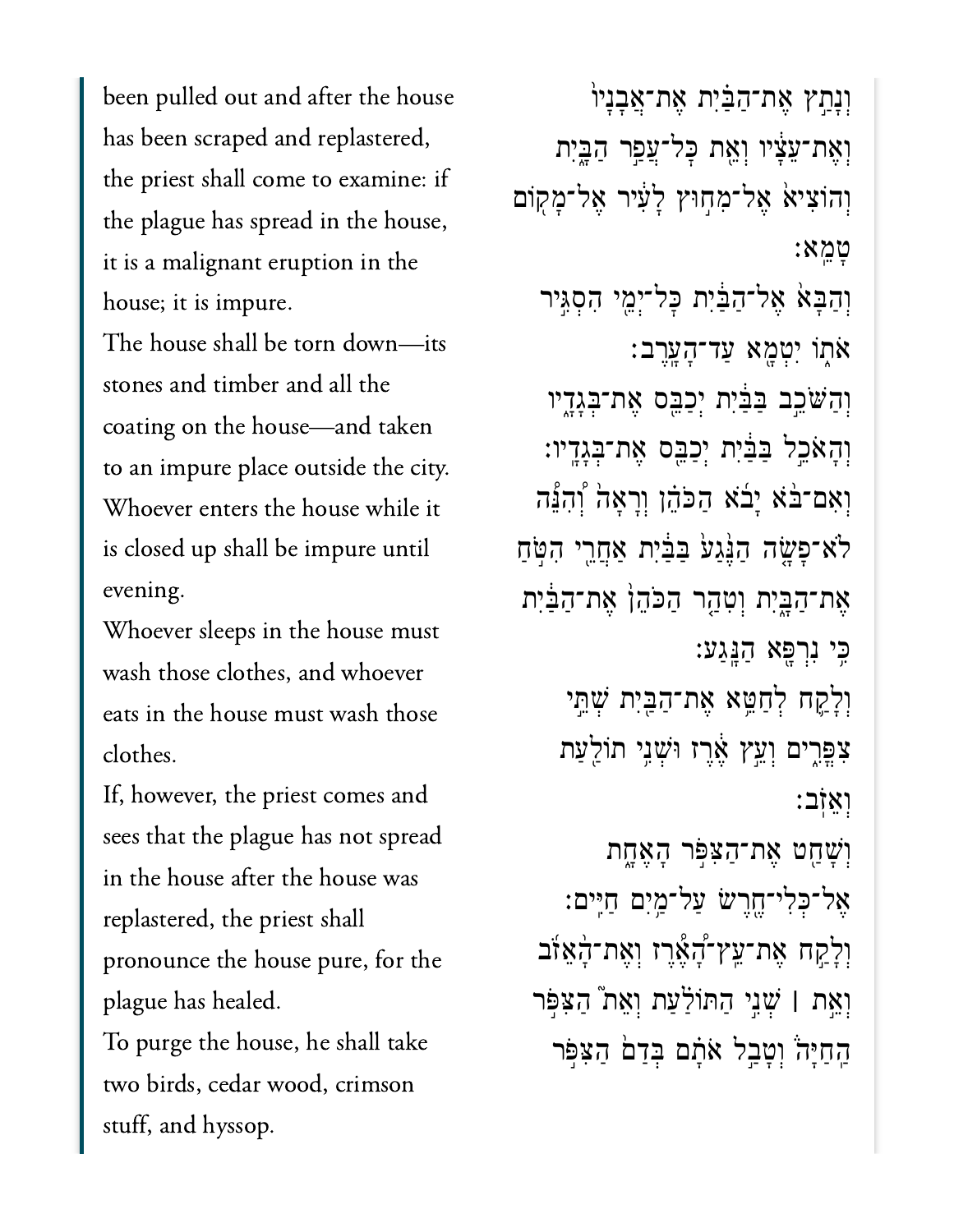He shall slaughter the one bird over fresh water in an earthen vessel.

He shall take the cedar wood, the hyssop, the crimson stuff, and the live bird, and dip them in the blood of the slaughtered bird and the fresh water, and sprinkle on the house seven times.

Having purged the house with the blood of the bird, the fresh water, the live bird, the cedar wood, the hyssop, and the crimson stuff, he shall set the live bird free outside the city in the open country. Thus he shall make expiation for the house, and it shall be pure.

Such is the ritual for every eruptive affection-for scalls,

for an eruption on a cloth or a house.

for swellings, for rashes, or for discolorations-

to determine when they are impure and when they are pure. Such is

הַשָּׁחוּטָׂה וּבַמֵּיִם הַחַיֵּים וְהָזַּה אֵל־הַבֵּיִת שֵׁבַע פִּעֲמֵים: וְחָטֵא אֵת־הַבָּ֫יָת בְּדָם הַצְפּוֹר וּבִמַּיִם הַחַיִּים וּבַצִּפִּר הַחַיָּה וּבְעֵץ הַאֱרֵז וּבָאֵזְב וּבִשְׁנֵי הַתּוֹלֵעַת: וְשָׁלַּח אֶת־הַצִּפָּר הַחַיֶּה אֶל־מִחְוּץ לַעֵּיר אֲל־פָּנֵי הָשָׂדֵה וְכִפֵּר עַל־הַבַּיִת וְטַהֵר: זְאת הַתּוֹרֶה לְכָל־נֵגַע הַצָּרְעַת וִלַּנְּתַק: וּלִצָּרֵעַת הַבֵּגֶד וְלַבְּיִת: וִלַשְׁאֵת וְלַסַּפְּחַת וְלַבֶּהֶרֶת: לְהוֹרֶת בִּיְוֹם הַטָּמֵא וּבִיִּוֹם הַטָּהָר זְאת תּוֹרֵת הַצָּרְעַת: {פ וַיִּדַבֵּר יִהֹוָה אֱל־מֹשֵׁה וְאֱל־אַהֲרְן לאמר: דַּבְרוֹּ אֱל־בָּנֵי יִשְׂרָאֵל וַאֲמַרְתֵּם אֲלֶהֱם אֵישׁ אִישׁ כִּי יְהָיֵהֹ זָב מִבְשַׂרוֹ זוֹבְוֹ טַמֱא הִוּא: וְזָאת תִּהְיֵה טָמְאָתְוֹ בִּזוֹבְוֹ רֵר בִּשַׂרוֹ אֵת־זוֹבוֹ אַוֹ־הֶחָתֵּים בִּשָׂרוֹ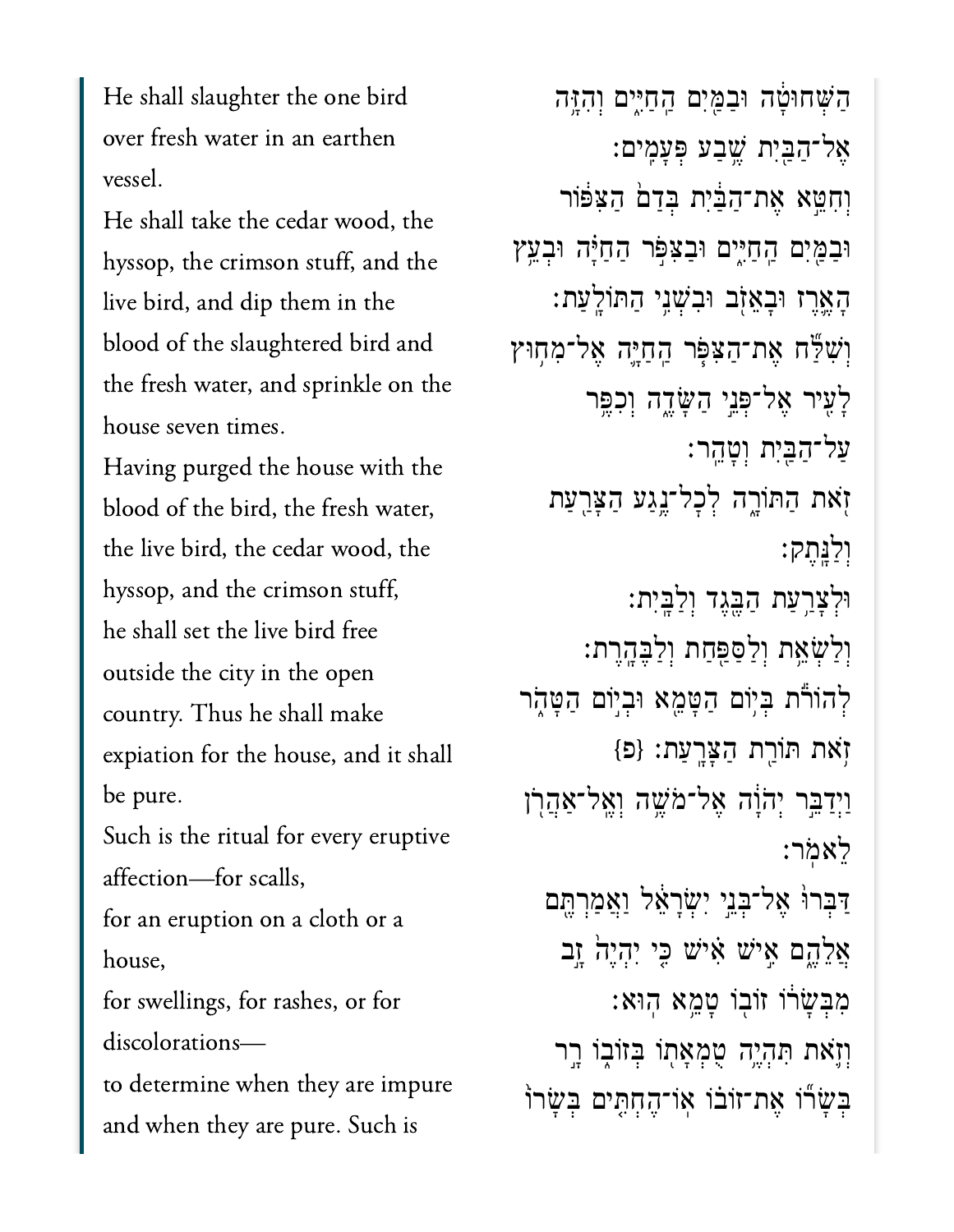the ritual concerning eruptions.  $\frac{1}{\sqrt{2}}$ יהוה Speak to the Israelite people and

Speak to the Israelite people and say to them: When any man has a discharge issuing from his member, he is impure.

The impurity from his discharge  $\frac{1}{1}$  member runs with the set of  $\frac{1}{1}$  cm  $\frac{1}{1}$  cm  $\frac{1}{1}$  cm  $\frac{1}{1}$ his member runs with the  $t \cdot 1$  is no discharge, his impurity  $t \cdot 1$  in the impurity  $t \cdot 1$  in the impurity  $t \cdot 1$ there is no discharge, his impurity means this:

Any bedding on which the one with the discharge lies shall be impure, and every object on which he sits shall be impure. Those persons who touch his

bedding shall wash their clothes,  $\begin{array}{ccc} & & \circ \\ & & \circ \\ & & \circ \end{array}$ until evening.  $T$  is on an object on an object on an object on an object on an object on  $T$ 

Those who sit on an object on which the one with the discharge has sat shall wash their clothes, bathe in water, and remain impure until evening.

ִמ ּזֹו֔ב ֹו ֻט ְמ ָא ֖ת ֹו ִֽה וא׃ ּכָּל־הַמִּשְׁכָּ֫ב אֲשֶׁר יִּשְׁכֵּֽב עָלֵיו ַּהַגָּב יִטְמָא וְכֵל־הַכְּלֵי אֲשֶׁר־יֵּשֵׁב :עַלֵיו יִטְמֵא וַאִ*ּיֹש אֲשֵׁר יִגַּע בְּמִ*שְׁכָּבֶו יְכַבֵֶּס ַבְּגְדֶיו וְרָחַץ ּבַּמֵיִם וִטָּמֵא ַעֲד־הָעֲרֵֽב: ֿוְהַ יֹּשֵׁבׂ עֲלִ־הַכְּלִי אֲשֶׁר־יֵּשֵֽׁב עָֽלֶיו ּהַזֶּב יִכַּבֵָּס בְּגָדֱיו וְרָחָץ בַּמֵּיִם ַּוְטַמֵּא עַד־הָעֲרֵב: וְהַנֹּגֵעַ בִּבְשָׂר הַזָּב יִכַּבֵֵּס בְּגָדֵיו ַּוְרַחֵץ בַּמֵּיִם וְטָמֱא עַד־הָעֲרֵב: וְכִי־יָרְק הַזֶּב בַּטָּהְוֹר וְכִבֵּס בְּגַדֵיו ּוְרָחַץ בַּמַּיִם וְטָמֵא עַד־הָעֲרֵב: וְכָל־הַמֶּרְכָּ֫ב אֲשֶׁר יִרְכֵּב עָלֵיו הַזֶּב ִיְט ָֽמ א׃ וְכָל־הַנּגֵעַ בִּכֹל אֲשֱר יִהְיֶה תַחִתְּיו ִיטְמֶא עַד־הָעֱרֶב וְהַנּוֹּשֵׂא אוֹתָם ַיְכַבֵֵּּם בְּגָדֵיו וְרָחַץ בַּמֲיִם וְטָמֵא ַעֲד־הָעֲרֻב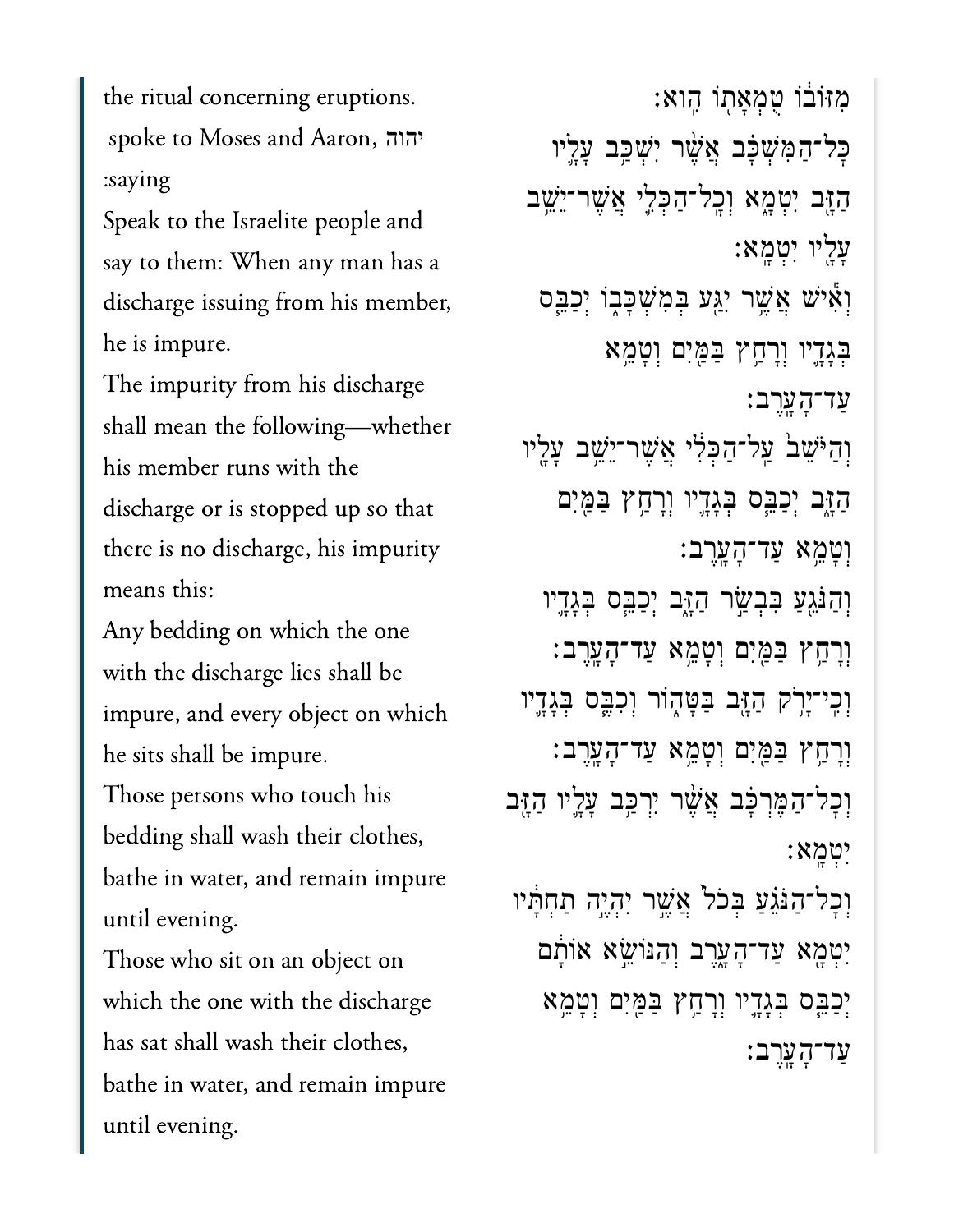Those who touch the body of the one with the discharge shall wash their clothes, bathe in water, and remain impure until evening. If the one with a discharge spits on someone who is pure, the latter shall wash those clothes, bathe in water, and remain impure until  $\mathcal{A}$  and the one-the one-the one-the one-the one-the one-the one-the one-the one-the one-the one-the one-the one-the-one-the-one-the-one-the-one-the-one-the-one-the-one-the-one-the-one-the-one-the-one-the-one-the-one-

Any means for riding that the one with a discharge has mounted shall  $\begin{array}{ccc} \n\frac{1}{\sqrt{1-\frac{1}{\sqrt{1-\frac{1}{\sqrt{1-\frac{1}{\sqrt{1-\frac{1}{\sqrt{1-\frac{1}{\sqrt{1-\frac{1}{\sqrt{1-\frac{1}{\sqrt{1-\frac{1}{\sqrt{1-\frac{1}{\sqrt{1-\frac{1}{\sqrt{1-\frac{1}{\sqrt{1-\frac{1}{\sqrt{1-\frac{1}{\sqrt{1-\frac{1}{\sqrt{1-\frac{1}{\sqrt{1-\frac{1}{\sqrt{1-\frac{1}{\sqrt{1-\frac{1}{\sqrt{1-\frac{1}{\sqrt{1-\frac{1}{\sqrt{1-\frac{1}{\sqrt{1-\frac{1}{\sqrt{1-\frac{1$ be impure;<br>all those who touch anything that

was under him shall be impure until evening; and all those who carry such things shall wash their clothes, bathe in water, and remain impure until evening. All those whom the one with a discharge touches, without having rinsed his hands in water, shall wash their clothes, bathe in water, and remain impure until evening. An earthen vessel that the one with a discharge touches shall be broken; and any wooden

וְכֹל אֲשֱר יִגַּע־בּוֹ הַזָּב וְיָדֵיו לֹא־שָׁטֵף בַּמֲיָם וִכְבֵּם בְּגָדֵיו וְרָחַץ ַּבְּמֵיִם וְטָמֱא עַד־הָעֲרֵב: ּוּכִלְי־חֱרֵשׂ אֲשֶׁר־יִגַּע־בִּוֹ הַזֶּב יִּשָּׁבֵר וְכָ֫ל־כִּלְי־עֵ֫ץ יִשָּׁטֵֽף בַּמֵּיִם: וְכֵי־יִטְהֵר הַזַּבׂ מְזוֹבוֹ וְסָפָר לֹוֹ ֹשְׁבְעַת יָמֵים לְטָהֶרָתְוֹ וְכָבֵֵּּם בְּגָדֵיו וְרָחָץ בְּשָׂרֶוֹ בִּמְיִם חַיֵּים וְטָהֵר: וּבִיּֽוֹם הַשָּׁמִינִי י<u>ִק</u>ח־לוֹ שָׁתֵּי תֹרִים אָוֹ שְׁנֵי בְּנֵי יֹוֹנָה וּבָא | לִפְנֵי יִהֹוַֹּה אֲל־פָּׂתַח אָהֶל מוֹעֵד וּנְתַנֵם ֶא ל־ַה ֹּכ ֵֽה ן׃ וְעָשָׂה אֹתָם הַכֹּהֶן אֶחֶד חַטָּאת וְהָאֵחֶד עֹלֵה וְכִפֵּר עָלֵיו הַכֹּהֱן ּלְפְנֵי יְהֹוֶה מִזּוֹּבוֹ: {ס} וָאִיֹּשׁ כֵּי־תֵצֵא מִמֵּנּוּ שִׁכִבַת־<u>זָר</u>ע וְרַחֵץ בַּמֵּיִם אֵת־כָּל־בִּשָׂרְוֹ וְטָמֵא ַעַר־הָעֲרֶב: וְכָל־בֶּגֶד וְכָל־עֹוֹר אֲשֶׁר־יִהָיֵה עָלֵ<sup>י</sup>יו שִׁכְבַת־זֶרַע וִכְבַּם בַּמֵּיִם וִטָּמֵא :ערב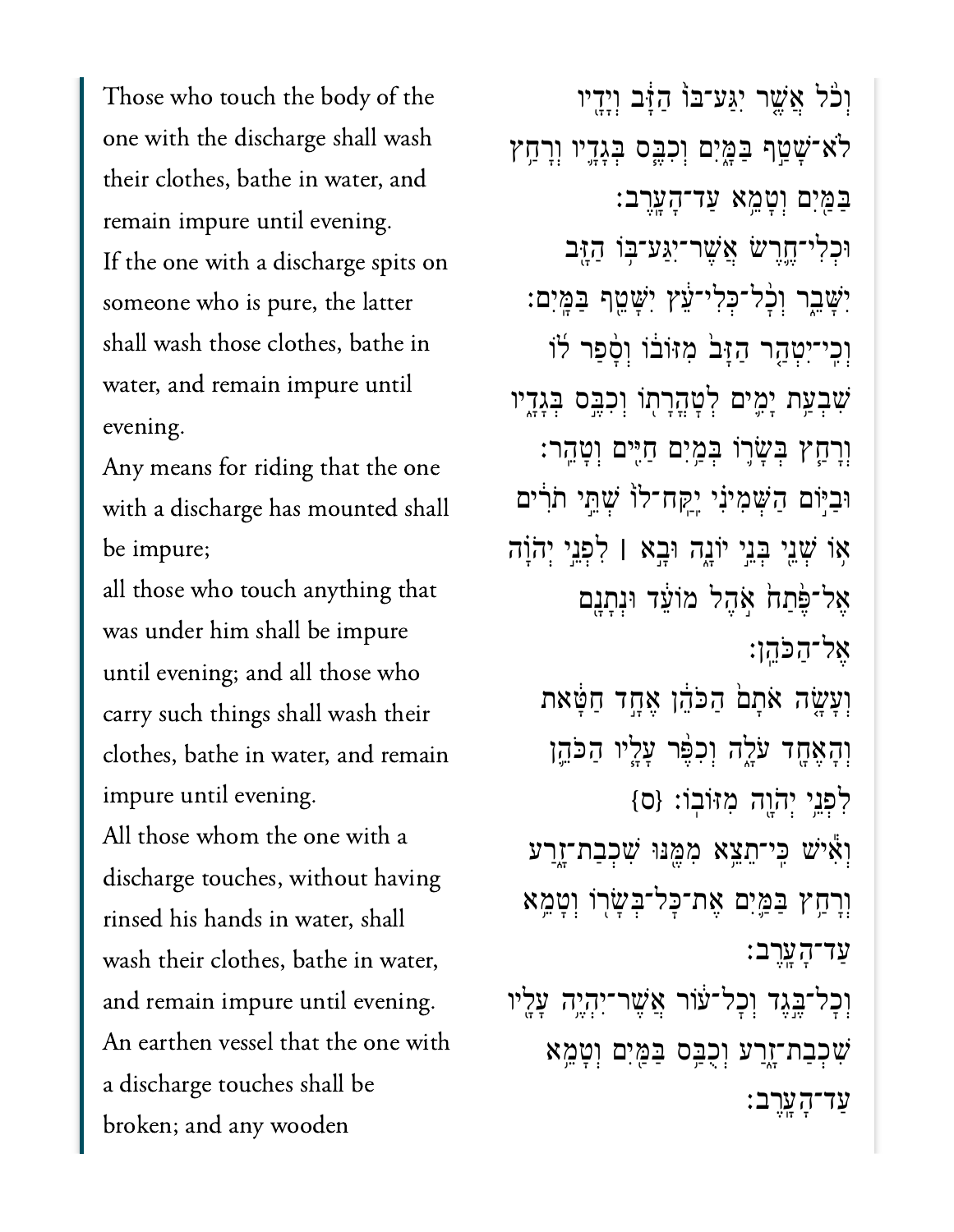implement shall be rinsed with  $\mathbf{L}$ 

When the one with a discharge becomes purified of his discharge, purification, was held to be  $\frac{1}{2}$ purification, wash those clothes, and bathe his body in fresh water; then he shall be pure.

On the eighth day he shall take two turtledoves or two pigeons and  $\begin{bmatrix} 1 & 0 \\ 0 & 1 \end{bmatrix}$ the Tent of Meeting and give them יהוה to the priest.

The priest shall offer them, the on<br>as a sin offering and the other as a as a sin offering and the other as a burnt offering. Thus the priest for his discharge, before יהוה. for his discharge, before . $\tau$ הוה.  $\sum_{i=1}^{n}$ semen, he shall bathe his whole body in water and remain impure until evening. All cloth or leather on which semen falls shall be washed in water and remain impure until evening.

וְאִשָּׁה אֲשֶׁר יִשְׁכַּב אֱישׁ אֹתָהּ שִׁכְבַת־זֶרַע וְרָחֲצִוּ בַמַּ֫יִם וִטָּמְאִוּ ַעד־ָהָֽעֶרב׃ }פ{ וְאִשָּׁה כִּי־תְהָיֶה זָבָ<sup>ׂבָ</sup>ה דֶּם יִהְיֶה ֹזָ֖בּה ִּבְבָׂשָ֑רּה ִׁשְבַ֤עת ָיִמי֙ם ִּתְהֶ֣יה ּבְנִדְּתָ֫הּ וְכָל־הַבּּגֵעַ בֵּהּ יְטָמֵא ַעד־ָהָֽעֶרב׃ וְכֹל אֲשֶׁר תִּשְׁכָּב עָלֶיו בְּנִדְּהָה ִיְטָ֑מא ְוֹ֛כל ֲאֶׁשר־ֵּתֵׁ֥שב ָעָ֖ליו ִיְטָֽמא׃ וִכַל־הַנֹּגֵעַ בִּמְ*ֹ*שִׁכָּבָהּ יִכַּבֵֵּּם בְּגָדֶיו ְוָרַ֥חץ ַּבַּ֖מִים ְוָטֵ֥מא ַעד־ָהָֽעֶרב׃ וְכָ֫ל־הָנּגֵעַ בְּכָל־כָלֵי אֲשֶׁר־תֵּשֵׁב ַעֲלֵיו יִכַּבֵּם בְּגָדֵיו וְרָחָץ בַּמֵּיִם ְוָטֵ֥מא ַעד־ָהָֽעֶרב׃ וְאָם עֲל־הַמְּשָׁכָּב הוֹא אָוֹ ַעֲל־הַכְּלֵי אֲשֶׁר־הֶוא יֹּשֱבֵת־עָלָיו ּבְּנָגְעֹוֹ־בִוֹ יְטָמָא עַד־הָעֲרֵב: וְאָׁם שָׁכֹב<sup>ּ</sup> יִשְׁכַּב אִישׁ אֹתָה וּתְהֶי ּנִדָּתָה<sup>ְּ</sup> עָלָיו וִטָּמֵא שִׁבְעַת יָמֶים וִכַל־הַמְּשָׁכֵּב אֲשֶׁר־יִ**שְׁכַּב עָל**ָיו ִיְטָֽמא׃ }ס{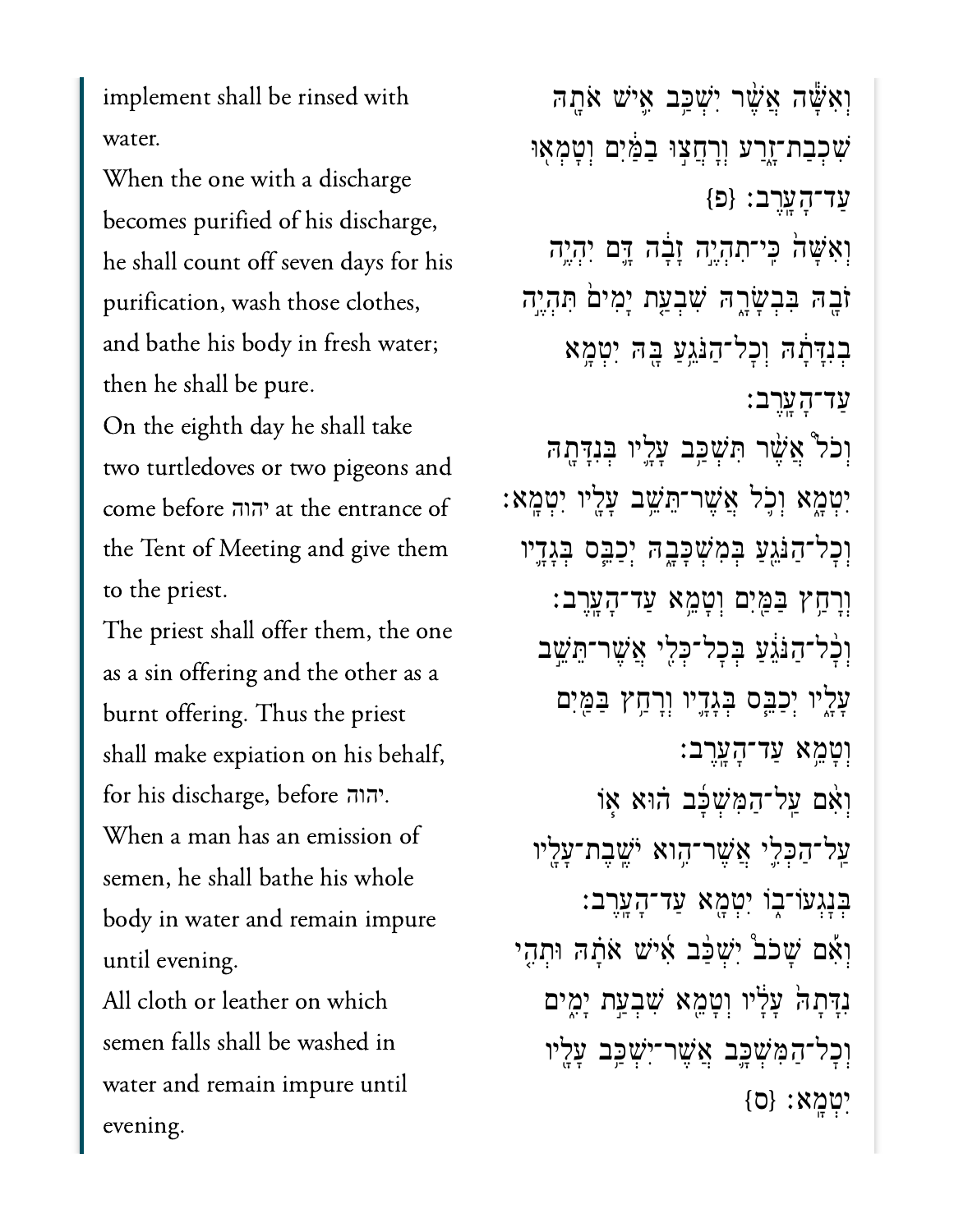Likewise for a woman: when a man has carnal relations with her, both shall bathe in water and remain impure until evening. When a woman has a discharge,  $\begin{bmatrix} 1 & 1 \\ 1 & 1 \end{bmatrix}$  in here she shows that  $\begin{bmatrix} 1 & 1 \\ 1 & 1 \end{bmatrix}$ body, she shall remain in her menstrual separation seven days; whoever touches her shall be impure until evening. Anything that she lies on during

her menstrual separation shall be impure; and anything that she sits on shall be impure.

All those who touch her bedding shall wash their clothes, bathe in water, and remain impure until and all those who touch any object any object any object  $\mathbf{r}$ 

and all those who touch any object on which she has sat shall wash their clothes, bathe in water, and remain impure until evening. Be it the bedding or be it the object on which she has sat, on touching it one shall be impure until evening.

וְאִשָּׁה כֵּי־יָזוּב<sup>ּ</sup> זוֹב דָּמָה יָמֵים רַ<mark>ּבִּים</mark> בִּלֹאַ עֲת־נְדָּתָה אָו כֵי־תַזְוּּב ּעַל־נִדְּתֶהּ כָּל־יִמֶּי זִוֹּב טָמְאָתָה ַּכִּימֵי נִדָּתָהּ תִּהְיֵה טְמֵאָה הֵוא: ּכָּל־הַמְּשָׁבָּב אֲשֶׁר־תְּשָׁכֵּב עָלְיוֹ כָּל־יְמֵי זוֹבָ**֫ה כִּמְשִׁכֵּ֑ב נִדְּתָ**הּ יֶהִיֵּה־לֵּה וְכֵל־הַכִּלִ<sup>וּ</sup> אֲשֵׁר הֵּשֵׁב ִיּעֲלָיו טָמֱא יִהְיֶה כְּטֻמְאַת וִדָּתַהּ וְכָל־הַנּוֹגֵעַ בֶּם יִטְמָא וִכְבֵּס בִּגָדֵיו ַּוְרַחֵץ בַּמֵּיִם וְטָמֱא עַד־הָעֲרֵב: וְאָם־טָהֲרֶה מִזּוֹבָהּ וְסֵפְרַה לֵּהּ ְּשָׁבְעַת יָמֶים וְאַחֲר תְּטָהֶר: וּבִיּוֹם הַשָּׁמִינִי הַקַּח־לַה שָׁתֵּי ֿתֹרִים אָוֹ שָׁנֵי בְּנֵי יוֹנָה וְהֵבִיאֶה אוֹתָם אֱל־הַכֹּהֶן אֱל־פֵּתַח אָהֶל :מוֹעד וְעָשֶׂה הַכֹּהֵן אֶת־הָאֶחֶד חַטָּ֫את וְאֶת־הָאֶחֱד עֹלֱה וְכִפֶּ֫ר עָלֶיהָ

ַהֲכֹּהֵן לְפָּנֵי יְהֹוָ֫ה מִזְּוֹב טָמְאָתָהּ׃ <mark>ֿוְהִזַּרְתֵּם</mark> אֵת־בְּנֵי־יִשְׂרָאֵל מִטֻּמְאָתֶם וִלְא יָמָׂתוּ בִטְמְאָתָׁם בִטְמְאֶם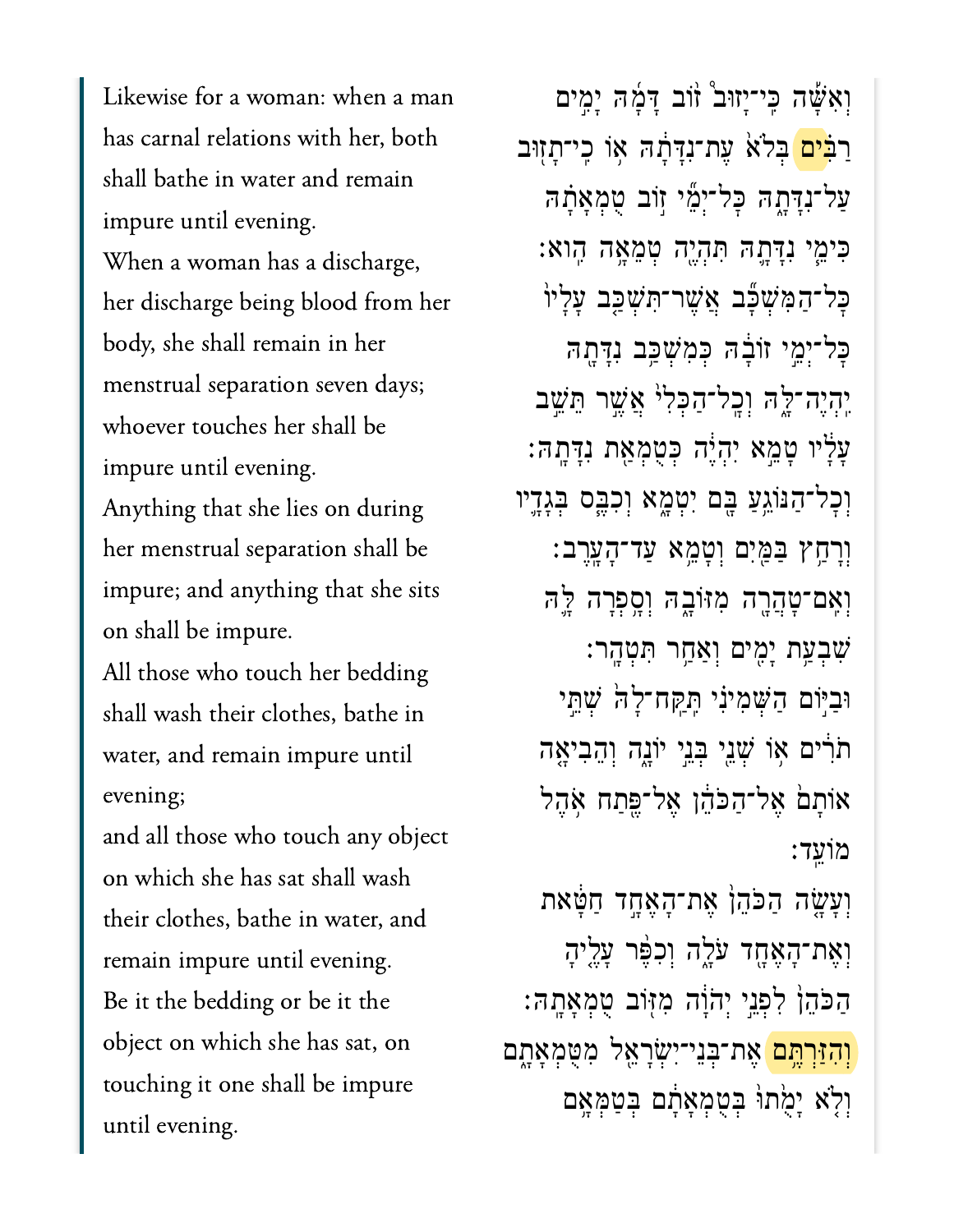And if a man lies with her, her menstrual separation applies to him; he shall be impure seven days, and any bedding on which he lies shall become impure. When a woman has had a discharge of blood for many days, not at the time of her menstrual separation, or when she has a discharge beyond her period of menstrual separation, she shall be impure, as though at the time of her menstrual separation, as long as her discharge lasts.

Any bedding on which she lies while her discharge lasts shall be for her like bedding during her menstrual separation; and any object on which she sits shall become impure, as it does during her menstrual separation: All those who touch them shall be impure—and shall wash their clothes, bathe in water, and remain impure until evening.

אֶת־מִשְׁכָּנֶי אֲשֶׁר בְּתוֹכְם: זָאת תּוֹרָת הַזֶּב וַאֲשֶׁר תֵּצֵא מִמֶּנּוּ ゙゙゙゙゙゙゙:שִׁכְבַת־זֶרַע לְטְמְאָה־בָהΩ וְהַדְּוָהֹ בְּנִדְּתָה וְהַדָּבֹ אֶת־זוֹבֹוֹ לַזָּבֶר וְלַנְּקֵבֶה וּלְאִיֹּשׁ אֲשֶׁר יִשְׁבַּב עִם־טְמֱאֲה: {פ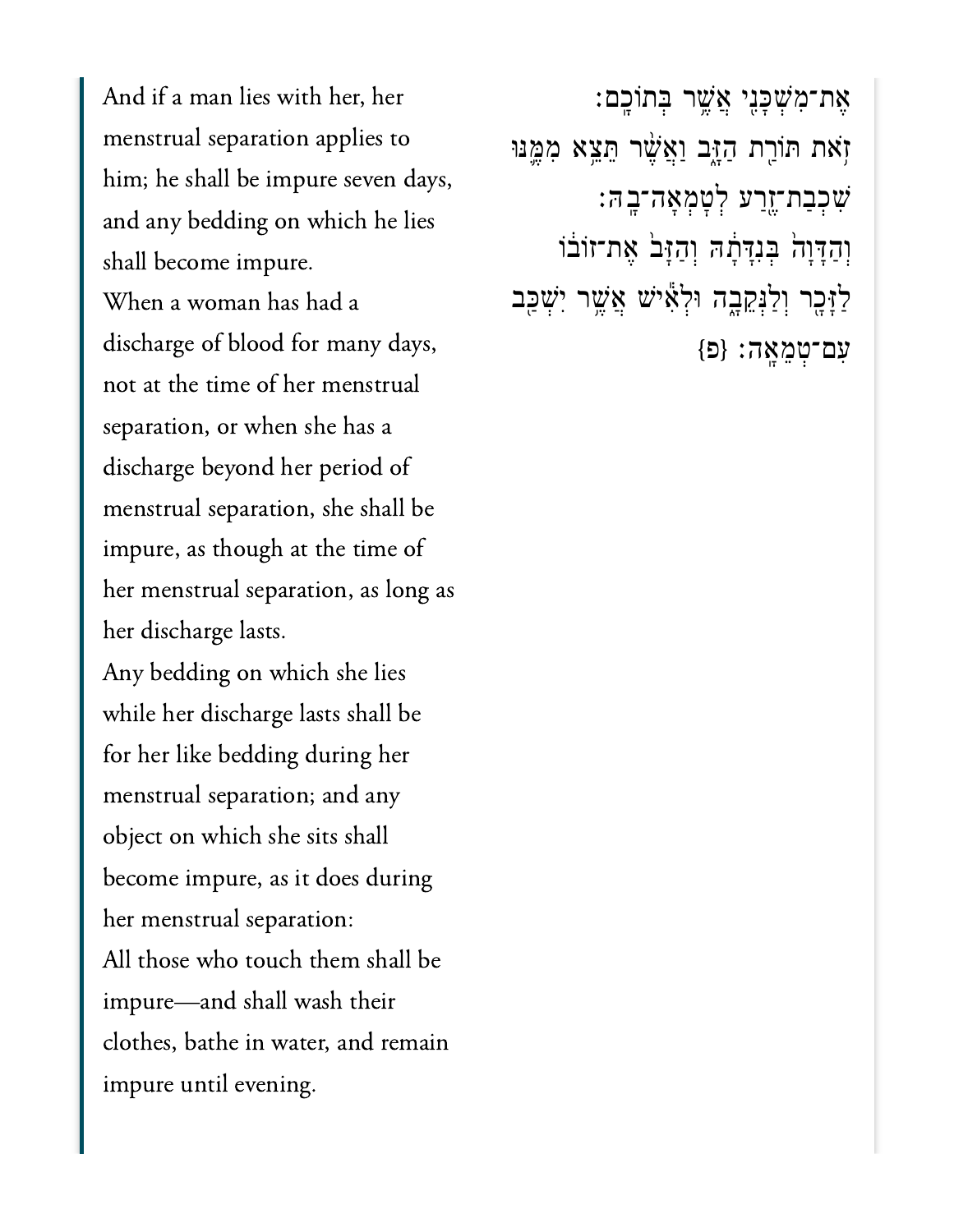When she becomes purified of her discharge, she shall count off seven days, and after that she shall be On the eighth day she shall take

On the eighth day she shall take two turtledoves or two pigeons, entrance of  $\overline{1}$ entrance of the Tent of Meeting. The priest shall offer the one as a sin offering and the other as a  $\begin{bmatrix} 1 & 0 & 0 \\ 0 & 0 & 0 \\ 0 & 0 & 0 \\ 0 & 0 & 0 \\ 0 & 0 & 0 \\ 0 & 0 & 0 \\ 0 & 0 & 0 \\ 0 & 0 & 0 \\ 0 & 0 & 0 \\ 0 & 0 & 0 \\ 0 & 0 & 0 \\ 0 & 0 & 0 \\ 0 & 0 & 0 \\ 0 & 0 & 0 \\ 0 & 0 & 0 & 0 \\ 0 & 0 & 0 & 0 \\ 0 & 0 & 0 & 0 \\ 0 & 0 & 0 & 0 \\ 0 & 0 & 0 & 0 \\ 0 & 0 & 0 & 0 \\ 0 & 0 & 0 & 0 & 0 \\$ make expiation on her behalf, for יהוה.  $\begin{array}{ccc} \text{1} & \text{1} & \text{1} & \text{1} & \text{1} & \text{1} & \text{1} & \text{1} & \text{1} & \text{1} & \text{1} & \text{1} & \text{1} & \text{1} & \text{1} & \text{1} & \text{1} & \text{1} & \text{1} & \text{1} & \text{1} & \text{1} & \text{1} & \text{1} & \text{1} & \text{1} & \text{1} & \text{1} & \text{1} & \text{1} & \text{1} & \text{1} & \text{1} & \text{1} & \text{1} & \text{$ You shall put the Israelites on guard against their impurity, lest they die through their impurity by  $\overline{1}$   $\overline{01}$   $\overline{1}$   $\overline{01}$   $\overline{1}$ among them.

Such is the ritual concerning one who has a discharge: concerning him who has an emission of semen and becomes impure thereby; and concerning her whose  $s = \frac{c}{\sqrt{c}}$ separation; and concerning anyone, male or female, who has a